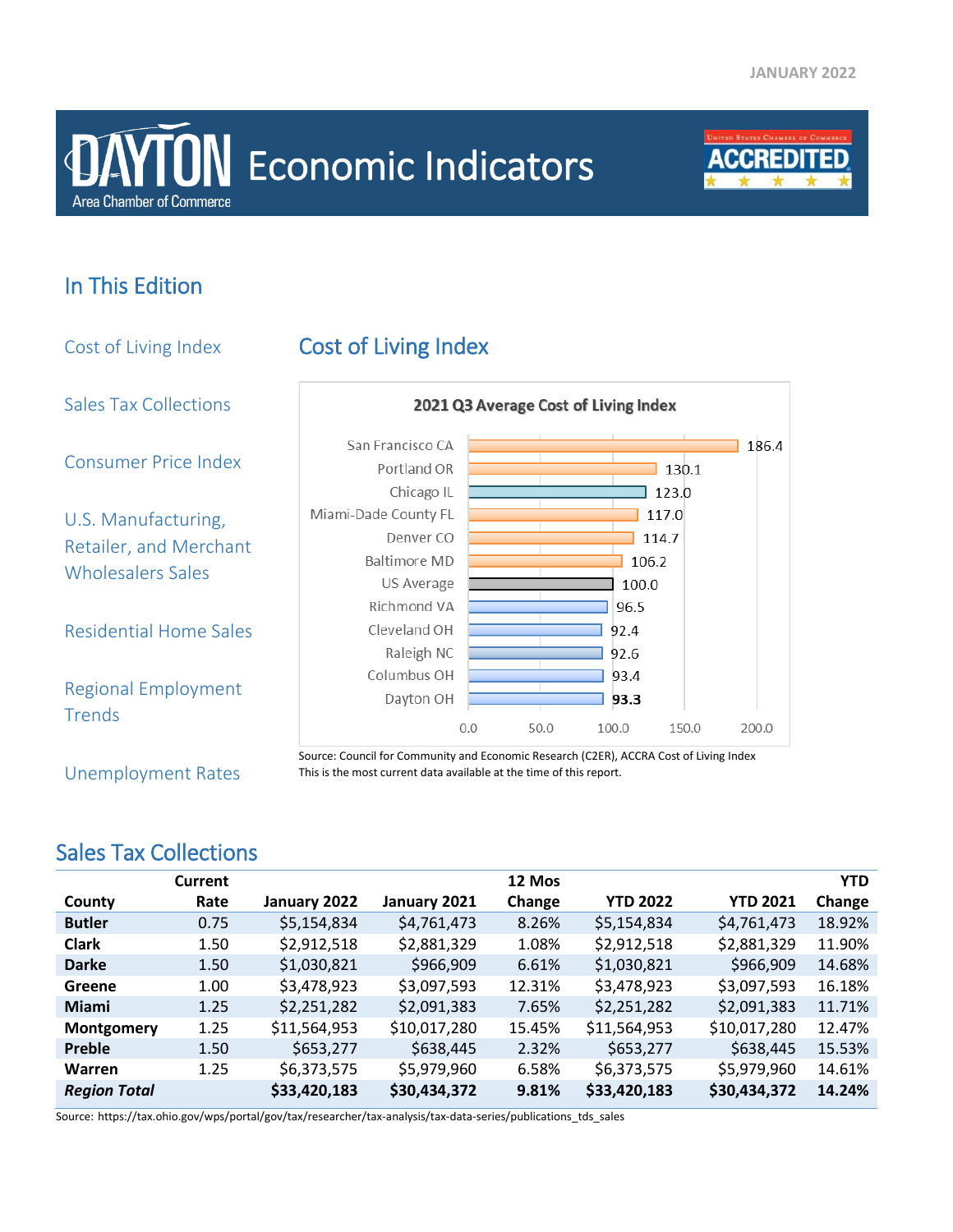### Consumer Price Index

| January 2022 % Monthly change    | 0.8% |
|----------------------------------|------|
| CPI over the last 12 months avg. | 7.9% |

Statistics for the Dayton MSA are no longer available. Based on Midwest region B/C MSA Population 50,000- 1,500,000. Source: http://www.bls.gov/regions/mountain-plains/news-release/consumerpriceindex\_midwest.htm#chart1

# Consumer Price Index - Percent Change



Statistics for the Dayton MSA are no longer available. Based on Midwest region B/C MSA Population 50,000- 1,500,000. Source[: http://www.bls.gov/regions/mountain-plains/news-release/consumerpriceindex\\_midwest.htm#chart1](http://www.bls.gov/regions/mountain-plains/news-release/consumerpriceindex_midwest.htm#chart1)

### Estimated Monthly Sales for Manufacturers, Retailers, and Merchant Wholesalers

| (In millions of dollars)  | January 2022 | December 2021 | January 2021 | January 2022/January 2021<br>% Change |
|---------------------------|--------------|---------------|--------------|---------------------------------------|
| <b>Total Business</b>     | \$1,787,398  | \$1,721,865   | \$1,546,083  | 15.61%                                |
| <b>Manufacturing</b>      | \$537,895    | \$530,726     | \$484,703    | 10.97%                                |
| Retail                    | \$584,763    | \$552,629     | \$518,547    | 12.77%                                |
| <b>Merchant Wholesale</b> | \$664,740    | \$638,510     | \$542,833    | 22.46%                                |

Note: Adjusted for seasonal variations and, in the case of sales, for trading-day differences and holiday variations. For complete methodology, refer to the source.

Source: US Dept. of Commerce, US Census Bureau, Economic Indicators, Manufacturing and Trade Inventories and Sales

### Residential Home Sales

|                             | January 2022  | January 2021  | %Change | <b>YTD '22</b> | <b>YTD '21</b> | %Change |
|-----------------------------|---------------|---------------|---------|----------------|----------------|---------|
| <b>Number of Homes Sold</b> | 1027          | 1020          | 0.69%   | 1027           | 1020           | 0.69%   |
| <b>Total Home Sales</b>     | \$217,508,530 | \$196,978,619 | 10.42%  | \$217,508,530  | \$196,978,619  | 10.42%  |
| Average Sale Price (\$)     | \$211,790     | \$193.116     | 9.67%   | \$211.790      | \$193,116      | 9.67%   |

Source: Dayton Area Board of Realtors, Dayton Area Home Sales